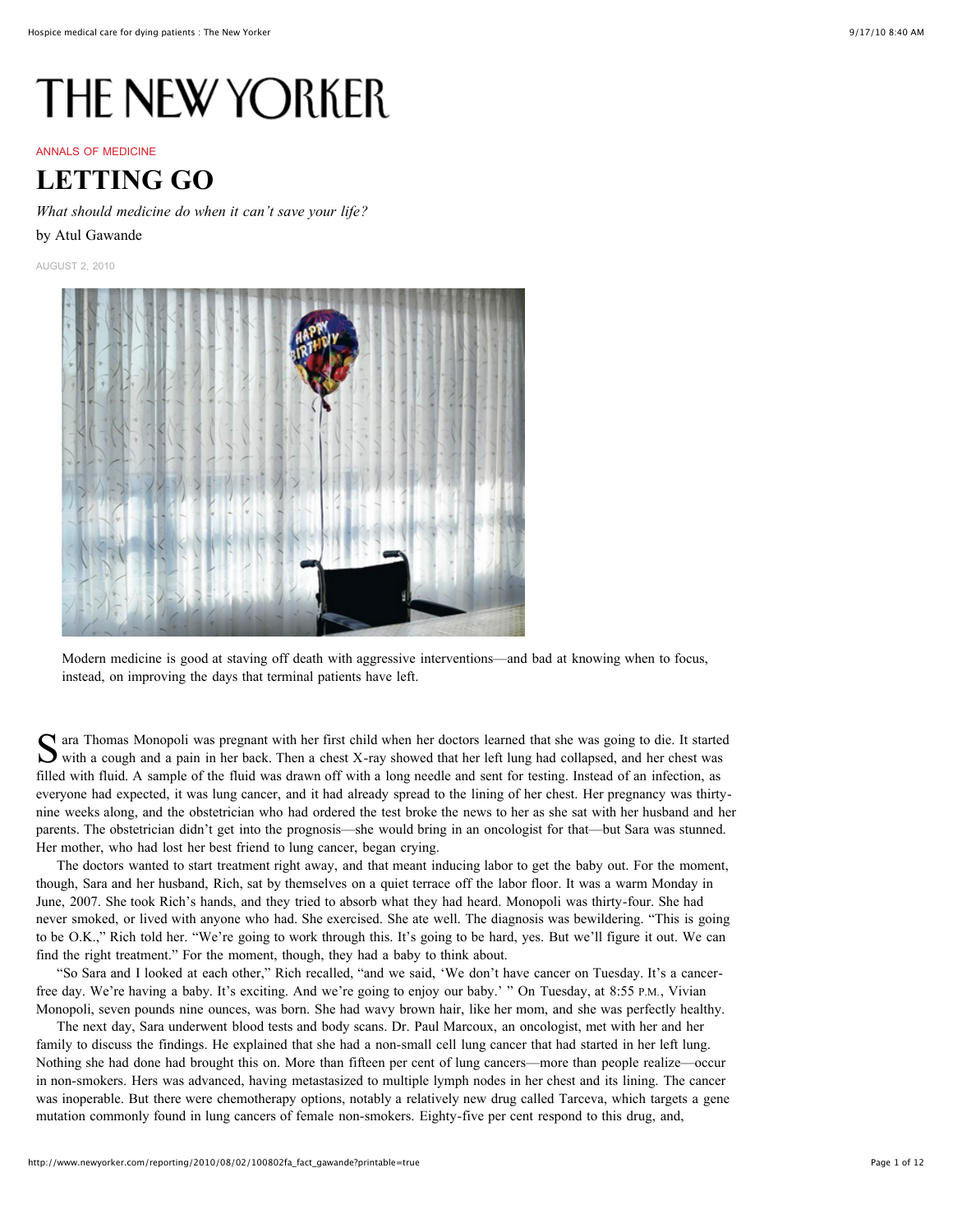Marcoux said, "some of these responses can be long-term."

Words like "respond" and "long-term" provide a reassuring gloss on a dire reality. There is no cure for lung cancer at this stage. Even with chemotherapy, the median survival is about a year. But it seemed harsh and pointless to confront Sara and Rich with this now. Vivian was in a bassinet by the bed. They were working hard to be optimistic. As Sara and Rich later told the social worker who was sent to see them, they did not want to focus on survival statistics. They wanted to focus on "aggressively managing" this diagnosis.

Sara was started on the Tarceva, which produced an itchy, acne-like facial rash and numbing tiredness. She also underwent a surgical procedure to drain the fluid around her lung; when the fluid kept coming back, a thoracic surgeon eventually placed a small, permanent tube in her chest, which she could drain whenever fluid accumulated and interfered with her breathing. Three weeks after the delivery, she was admitted to the hospital with severe shortness of breath from a pulmonary embolism—a blood clot in an artery to the lungs, which is dangerous but not uncommon in cancer patients. She was started on a blood thinner. Then test results showed that her tumor cells did not have the mutation that Tarceva targets. When Marcoux told Sara that the drug wasn't going to work, she had an almost violent physical reaction to the news, bolting to the bathroom in mid-discussion with a sudden bout of diarrhea.

Dr. Marcoux recommended a different, more standard chemotherapy, with two drugs called carboplatin and paclitaxel. But the paclitaxel triggered an extreme, nearly overwhelming allergic response, so he switched her to a regimen of carboplatin plus gemcitabine. Response rates, he said, were still very good for patients on this therapy.

She spent the remainder of the summer at home, with Vivian and her husband and her parents, who had moved in to help. She loved being a mother. Between chemotherapy cycles, she began trying to get her life back.

Then, in October, a CT scan showed that the tumor deposits in her left lung and chest and lymph nodes had grown substantially. The chemotherapy had failed. She was switched to a drug called pemetrexed. Studies found that it could produce markedly longer survival in some patients. In reality, however, only a small percentage of patients gained very much. On average, the drug extended survival by only two months—from eleven months to thirteen months—and that was in patients who, unlike Sara, had responded to first-line chemotherapy.

She worked hard to take the setbacks and side effects in stride. She was upbeat by nature, and she managed to maintain her optimism. Little by little, however, she grew sicker—increasingly exhausted and short of breath. By November, she didn't have the wind to walk the length of the hallway from the parking garage to Marcoux's office; Rich had to push her in a wheelchair.

A few days before Thanksgiving, she had another CT scan, which showed that the pemetrexed—her third drug regimen—wasn't working, either. The lung cancer had spread: from the left chest to the right; to the liver; to the lining of her abdomen; and to her spine. Time was running out.

This is the moment in Sara's story that poses a fundamental question for everyone living in the era of modern medicine: What do we want Sara and her doctors to do now? Or, to put it another way, if you were the one who had his is the moment in Sara's story that poses a fundamental question for everyone living in the era of modern metastatic cancer—or, for that matter, a similarly advanced case of emphysema or congestive heart failure—what would you want your doctors to do?

The issue has become pressing, in recent years, for reasons of expense. The soaring cost of health care is the greatest threat to the country's long-term solvency, and the terminally ill account for a lot of it. Twenty-five per cent of all Medicare spending is for the five per cent of patients who are in their final year of life, and most of that money goes for care in their last couple of months which is of little apparent benefit.

Spending on a disease like cancer tends to follow a particular pattern. There are high initial costs as the cancer is treated, and then, if all goes well, these costs taper off. Medical spending for a breast-cancer survivor, for instance, averaged an estimated fifty-four thousand dollars in 2003, the vast majority of it for the initial diagnostic testing, surgery, and, where necessary, radiation and chemotherapy. For a patient with a fatal version of the disease, though, the cost curve is U-shaped, rising again toward the end—to an average of sixty-three thousand dollars during the last six months of life with an incurable breast cancer. Our medical system is excellent at trying to stave off death with eight-thousand-dollar-amonth chemotherapy, three-thousand-dollar-a-day intensive care, five-thousand-dollar-an-hour surgery. But, ultimately, death comes, and no one is good at knowing when to stop.

The subject seems to reach national awareness mainly as a question of who should "win" when the expensive decisions are made: the insurers and the taxpayers footing the bill or the patient battling for his or her life. Budget hawks urge us to face the fact that we can't afford everything. Demagogues shout about rationing and death panels. Market purists blame the existence of insurance: if patients and families paid the bills themselves, those expensive therapies would all come down in price. But they're debating the wrong question. The failure of our system of medical care for people facing the end of their life runs much deeper. To see this, you have to get close enough to grapple with the way decisions about care are actually made.

Recently, while seeing a patient in an intensive-care unit at my hospital, I stopped to talk with the critical-care physician on duty, someone I'd known since college. "I'm running a warehouse for the dying," she said bleakly. Out of the ten patients in her unit, she said, only two were likely to leave the hospital for any length of time. More typical was an almost eighty-year-old woman at the end of her life, with irreversible congestive heart failure, who was in the I.C.U. for the second time in three weeks, drugged to oblivion and tubed in most natural orifices and a few artificial ones. Or the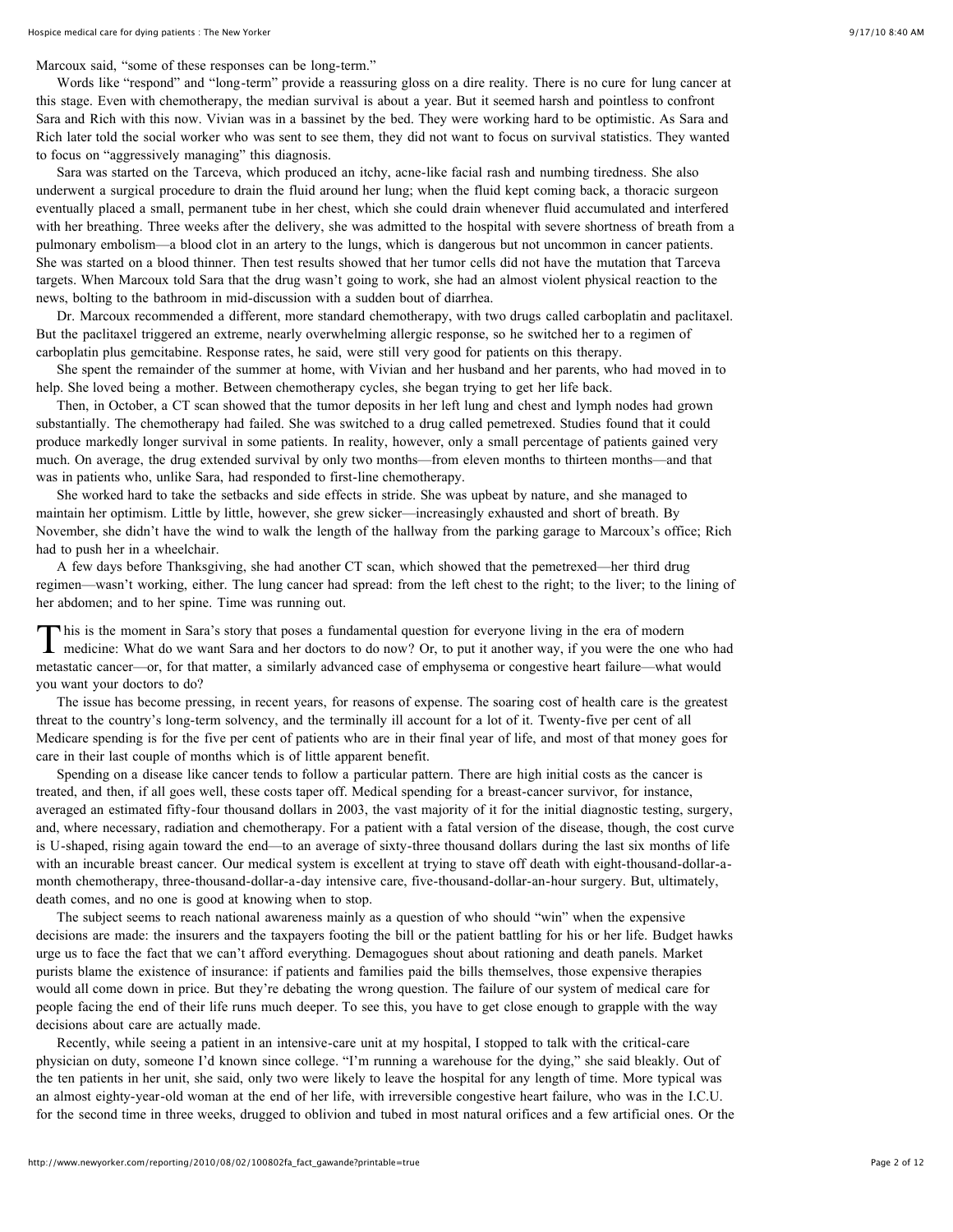seventy-year-old with a cancer that had metastasized to her lungs and bone, and a fungal pneumonia that arises only in the final phase of the illness. She had chosen to forgo treatment, but her oncologist pushed her to change her mind, and she was put on a ventilator and antibiotics. Another woman, in her eighties, with end-stage respiratory and kidney failure, had been in the unit for two weeks. Her husband had died after a long illness, with a feeding tube and a tracheotomy, and she had mentioned that she didn't want to die that way. But her children couldn't let her go, and asked to proceed with the placement of various devices: a permanent tracheotomy, a feeding tube, and a dialysis catheter. So now she just lay there tethered to her pumps, drifting in and out of consciousness.

Almost all these patients had known, for some time, that they had a terminal condition. Yet they—along with their families and doctors—were unprepared for the final stage. "We are having more conversation now about what patients want for the end of their life, by far, than they have had in all their lives to this point," my friend said. "The problem is that's way too late." In 2008, the national Coping with Cancer project published a study showing that terminally ill cancer patients who were put on a mechanical ventilator, given electrical defibrillation or chest compressions, or admitted, near death, to intensive care had a substantially worse quality of life in their last week than those who received no such interventions. And, six months after their death, their caregivers were three times as likely to suffer major depression. Spending one's final days in an I.C.U. because of terminal illness is for most people a kind of failure. You lie on a ventilator, your every organ shutting down, your mind teetering on delirium and permanently beyond realizing that you will never leave this borrowed, fluorescent place. The end comes with no chance for you to have said goodbye or "It's O.K." or "I'm sorry" or "I love you."

People have concerns besides simply prolonging their lives. Surveys of patients with terminal illness find that their top priorities include, in addition to avoiding suffering, being with family, having the touch of others, being mentally aware, and not becoming a burden to others. Our system of technological medical care has utterly failed to meet these needs, and the cost of this failure is measured in far more than dollars. The hard question we face, then, is not how we can afford this system's expense. It is how we can build a health-care system that will actually help dying patients achieve what's most important to them at the end of their lives.

F or all but our most recent history, dying was typically a brief process. Whether the cause was childhood infection, difficult childbirth, heart attack, or pneumonia, the interval between recognizing that you had a life-threatening ailment and death was often just a matter of days or weeks. Consider how our Presidents died before the modern era. George Washington developed a throat infection at home on December 13, 1799, that killed him by the next evening. John Quincy Adams, Millard Fillmore, and Andrew Johnson all succumbed to strokes, and died within two days. Rutherford Hayes had a heart attack and died three days later. Some deadly illnesses took a longer course: James Monroe and Andrew Jackson died from the months-long consumptive process of what appears to have been tuberculosis; Ulysses Grant's oral cancer took a year to kill him; and James Madison was bedridden for two years before dying of "old age." But, as the end-of-life researcher Joanne Lynn has observed, people usually experienced life-threatening illness the way they experienced bad weather—as something that struck with little warning—and you either got through it or you didn't.

Dying used to be accompanied by a prescribed set of customs. Guides to *ars moriendi*, the art of dying, were extraordinarily popular; a 1415 medieval Latin text was reprinted in more than a hundred editions across Europe. Reaffirming one's faith, repenting one's sins, and letting go of one's worldly possessions and desires were crucial, and the guides provided families with prayers and questions for the dying in order to put them in the right frame of mind during their final hours. Last words came to hold a particular place of reverence.

These days, swift catastrophic illness is the exception; for most people, death comes only after long medical struggle with an incurable condition—advanced cancer, progressive organ failure (usually the heart, kidney, or liver), or the multiple debilities of very old age. In all such cases, death is certain, but the timing isn't. So everyone struggles with this uncertainty—with how, and when, to accept that the battle is lost. As for last words, they hardly seem to exist anymore. Technology sustains our organs until we are well past the point of awareness and coherence. Besides, how do you attend to the thoughts and concerns of the dying when medicine has made it almost impossible to be sure who the dying even are? Is someone with terminal cancer, dementia, incurable congestive heart failure dying, exactly?

I once cared for a woman in her sixties who had severe chest and abdominal pain from a bowel obstruction that had ruptured her colon, caused her to have a heart attack, and put her into septic shock and renal failure. I performed an emergency operation to remove the damaged length of colon and give her a colostomy. A cardiologist stented her coronary arteries. We put her on dialysis, a ventilator, and intravenous feeding, and stabilized her. After a couple of weeks, though, it was clear that she was not going to get much better. The septic shock had left her with heart and respiratory failure as well as dry gangrene of her foot, which would have to be amputated. She had a large, open abdominal wound with leaking bowel contents, which would require twice-a-day cleaning and dressing for weeks in order to heal. She would not be able to eat. She would need a tracheotomy. Her kidneys were gone, and she would have to spend three days a week on a dialysis machine for the rest of her life.

She was unmarried and without children. So I sat with her sisters in the I.C.U. family room to talk about whether we should proceed with the amputation and the tracheotomy. "Is she dying?" one of the sisters asked me. I didn't know how to answer the question. I wasn't even sure what the word "dying" meant anymore. In the past few decades, medical science has rendered obsolete centuries of experience, tradition, and language about our mortality, and created a new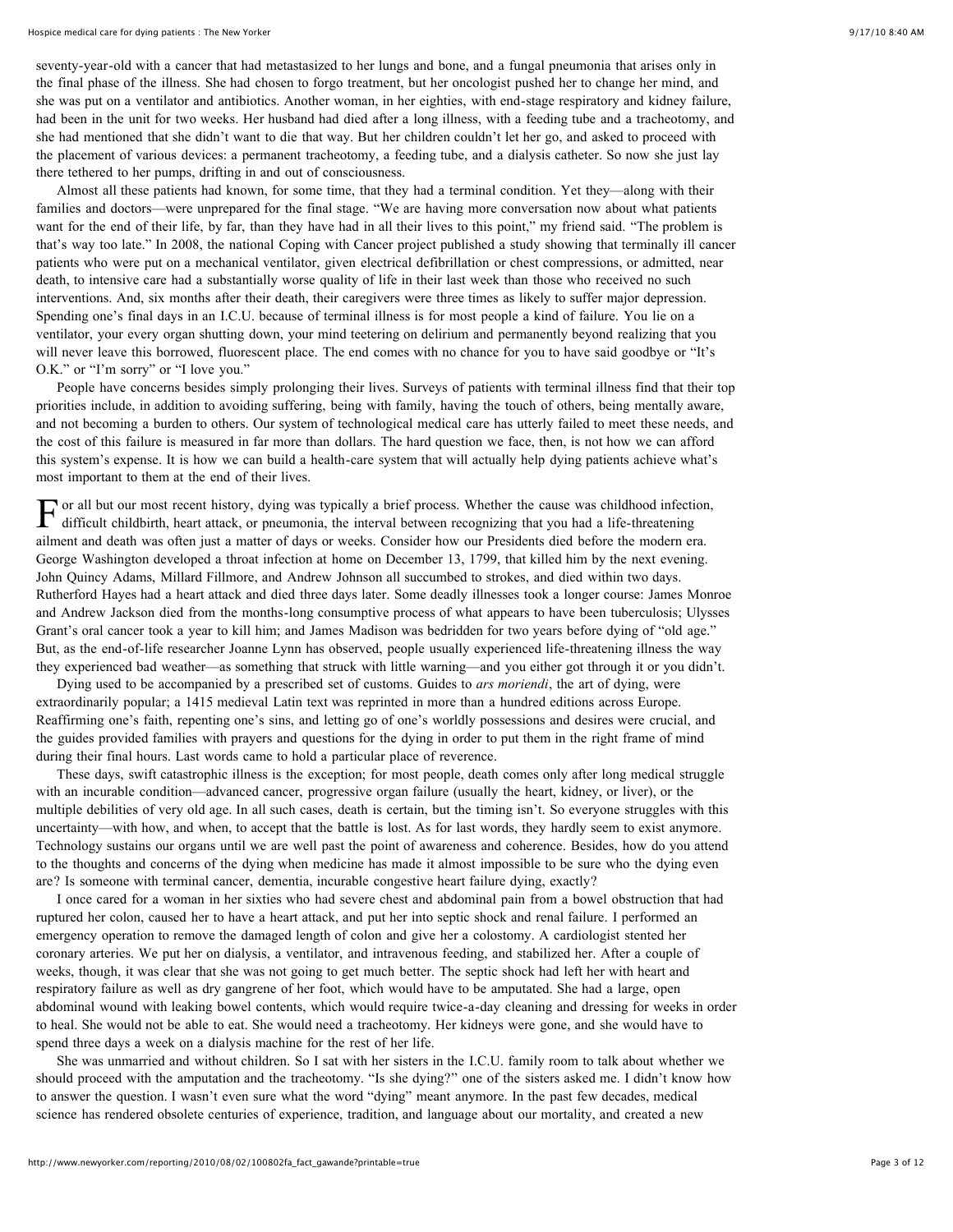difficulty for mankind: how to die.

O ne Friday morning this spring, I went on patient rounds with Sarah Creed, a nurse with the hospice service that my hospital system operates. I didn't know much about hospice. I knew that it specialized in providing "comfort care" for the terminally ill, sometimes in special facilities, though nowadays usually at home. I knew that, in order for a patient of mine to be eligible, I had to write a note certifying that he or she had a life expectancy of less than six months. And I knew few patients who had chosen it, except maybe in their very last few days, because they had to sign a form indicating that they understood their disease was incurable and that they were giving up on medical care to stop it. The picture I had of hospice was of a morphine drip. It was not of this brown-haired and blue-eyed former I.C.U. nurse with a stethoscope, knocking on Lee Cox's door on a quiet street in Boston's Mattapan neighborhood.

"Hi, Lee," Creed said when she entered the house.

"Hi, Sarah," Cox said. She was seventy-two years old. She'd had several years of declining health due to congestive heart failure from a heart attack and pulmonary fibrosis, a progressive and irreversible lung disease. Doctors tried slowing the disease with steroids, but they didn't work. She had cycled in and out of the hospital, each time in worse shape. Ultimately, she accepted hospice care and moved in with her niece for support. She was dependent on oxygen, and unable to do the most ordinary tasks. Just answering the door, with her thirty-foot length of oxygen tubing trailing after her, had left her winded. She stood resting for a moment, her lips pursed and her chest heaving.

Creed took Cox's arm gently as we walked to the kitchen to sit down, asking her how she had been doing. Then she asked a series of questions, targeting issues that tend to arise in patients with terminal illness. Did Cox have pain? How was her appetite, thirst, sleeping? Any trouble with confusion, anxiety, or restlessness? Had her shortness of breath grown worse? Was there chest pain or heart palpitations? Abdominal discomfort? Trouble with bowel movements or urination or walking?

She did have some new troubles. When she walked from the bedroom to the bathroom, she said, it now took at least five minutes to catch her breath, and that frightened her. She was also getting chest pain. Creed pulled a stethoscope and a blood-pressure cuff from her medical bag. Cox's blood pressure was acceptable, but her heart rate was high. Creed listened to her heart, which had a normal rhythm, and to her lungs, hearing the fine crackles of her pulmonary fibrosis but also a new wheeze. Her ankles were swollen with fluid, and when Creed asked for her pillbox she saw that Cox was out of her heart medication. She asked to see Cox's oxygen equipment. The liquid-oxygen cylinder at the foot of the neatly made bed was filled and working properly. The nebulizer equipment for her inhaler treatments, however, was broken.

Given the lack of heart medication and inhaler treatments, it was no wonder that she had worsened. Creed called Cox's pharmacy to confirm that her refills had been waiting, and had her arrange for her niece to pick up the medicine when she came home from work. Creed also called the nebulizer supplier for same-day emergency service.

She then chatted with Cox in the kitchen for a few minutes. Her spirits were low. Creed took her hand. Everything was going to be all right, she said. She reminded her about the good days she'd had—the previous weekend, for example, when she'd been able to go out with her portable oxygen cylinder to shop with her niece and get her hair colored.

I asked Cox about her previous life. She had made radios in a Boston factory. She and her husband had two children, and several grandchildren.

When I asked her why she had chosen hospice care, she looked downcast. "The lung doctor and heart doctor said they couldn't help me anymore," she said. Creed glared at me. My questions had made Cox sad again.

"It's good to have my niece and her husband helping to watch me every day," she said. "But it's not my home. I feel like I'm in the way."

Creed gave her a hug before we left, and one last reminder. "What do you do if you have chest pain that doesn't go away?" she asked.

"Take a nitro," Cox said, referring to the nitroglycerin pill that she can slip under her tongue.

"And?"

"Call you."

"Where's the number?"

She pointed to the twenty-four-hour hospice call number that was taped beside her phone.

Outside, I confessed that I was confused by what Creed was doing. A lot of it seemed to be about extending Cox's life. Wasn't the goal of hospice to let nature take its course?

"That's not the goal," Creed said. The difference between standard medical care and hospice is not the difference between treating and doing nothing, she explained. The difference was in your priorities. In ordinary medicine, the goal is to extend life. We'll sacrifice the quality of your existence now—by performing surgery, providing chemotherapy, putting you in intensive care—for the chance of gaining time later. Hospice deploys nurses, doctors, and social workers to help people with a fatal illness have the fullest possible lives right now. That means focussing on objectives like freedom from pain and discomfort, or maintaining mental awareness for as long as possible, or getting out with family once in a while. Hospice and palliative-care specialists aren't much concerned about whether that makes people's lives longer or shorter.

Like many people, I had believed that hospice care hastens death, because patients forgo hospital treatments and are allowed high-dose narcotics to combat pain. But studies suggest otherwise. In one, researchers followed 4,493 Medicare patients with either terminal cancer or congestive heart failure. They found no difference in survival time between hospice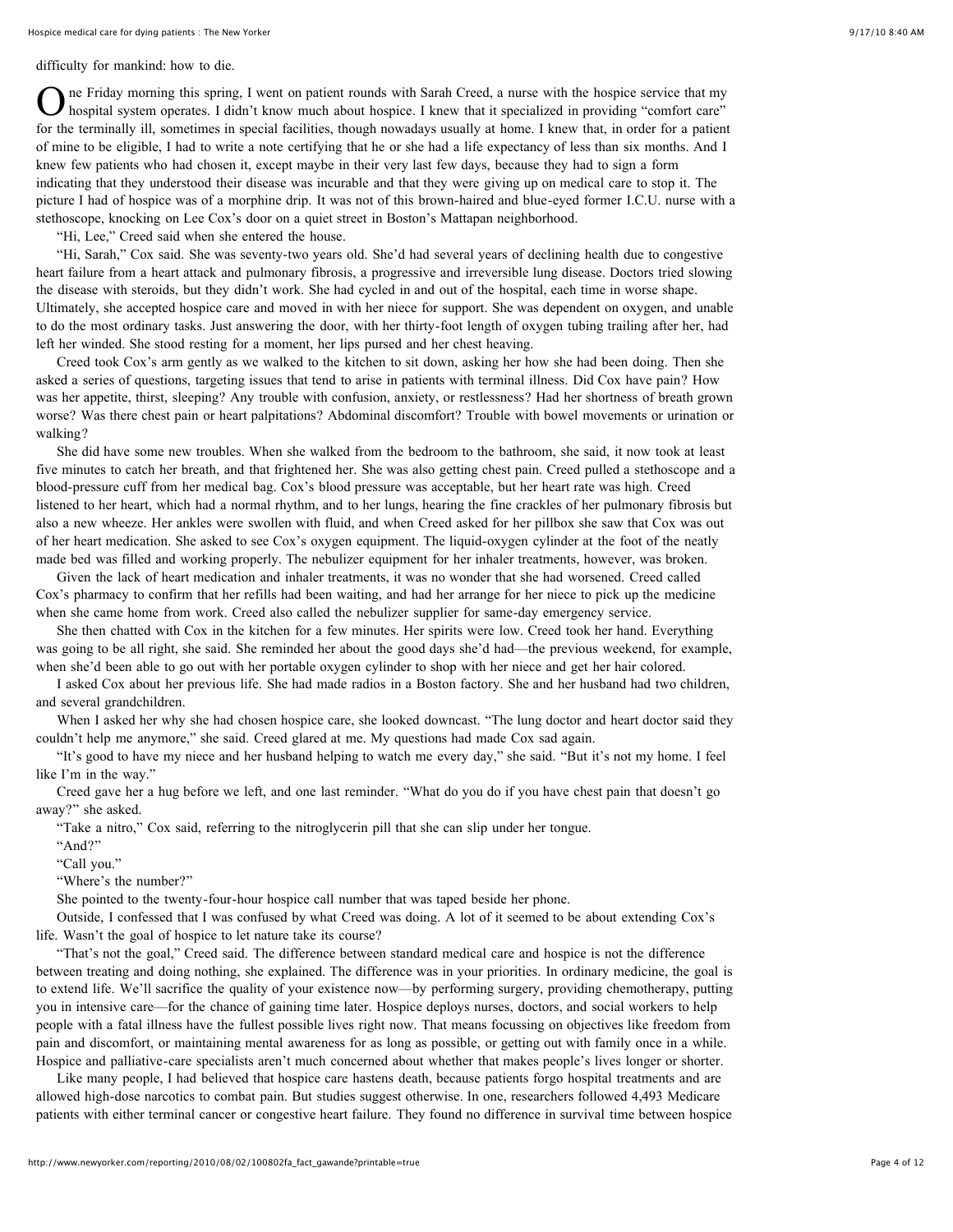and non-hospice patients with breast cancer, prostate cancer, and colon cancer. Curiously, hospice care seemed to extend survival for some patients; those with pancreatic cancer gained an average of three weeks, those with lung cancer gained six weeks, and those with congestive heart failure gained three months. The lesson seems almost Zen: you live longer only when you stop trying to live longer. When Cox was transferred to hospice care, her doctors thought that she wouldn't live much longer than a few weeks. With the supportive hospice therapy she received, she had already lived for a year.

Creed enters people's lives at a strange moment—when they have understood that they have a fatal illness but have not necessarily acknowledged that they are dying. "I'd say only about a quarter have accepted their fate when they come into hospice," she said. When she first encounters her patients, many feel that they have simply been abandoned by their doctors. "Ninety-nine per cent understand they're dying, but one hundred per cent hope they're not," she says. "They still want to beat their disease." The initial visit is always tricky, but she has found ways to smooth things over. "A nurse has five seconds to make a patient like you and trust you. It's in the whole way you present yourself. I do not come in saying, 'I'm so sorry.' Instead, it's: 'I'm the hospice nurse, and here's what I have to offer you to make your life better. And I know we don't have a lot of time to waste.' "

That was how she started with Dave Galloway, whom we visited after leaving Lee Cox's home. He was forty-two years old. He and his wife, Sharon, were both Boston firefighters. They had a three-year-old daughter. He had pancreatic cancer, which had spread; his upper abdomen was now solid with tumor. During the past few months, the pain had become unbearable at times, and he was admitted to the hospital several times for pain crises. At his most recent admission, about a week earlier, it was found that the tumor had perforated his intestine. There wasn't even a temporary fix for this problem. The medical team started him on intravenous nutrition and offered him a choice between going to the intensive-care unit and going home with hospice. He chose to go home.

"I wish we'd gotten involved sooner," Creed told me. When she and the hospice's supervising doctor, Dr. JoAnne Nowak, evaluated Galloway upon his arrival at home, he appeared to have only a few days left. His eyes were hollow. His breathing was labored. Fluid swelled his entire lower body to the point that his skin blistered and wept. He was almost delirious with abdominal pain.

They got to work. They set up a pain pump with a button that let him dispense higher doses of narcotic than he had been allowed. They arranged for an electric hospital bed, so that he could sleep with his back raised. They also taught Sharon how to keep Dave clean, protect his skin from breakdown, and handle the crises to come. Creed told me that part of her job is to take the measure of a patient's family, and Sharon struck her as unusually capable. She was determined to take care of her husband to the end, and, perhaps because she was a firefighter, she had the resilience and the competence to do so. She did not want to hire a private-duty nurse. She handled everything, from the I.V. lines and the bed linens to orchestrating family members to lend a hand when she needed help.

Creed arranged for a specialized "comfort pack" to be delivered by FedEx and stored in a mini-refrigerator by Dave's bed. It contained a dose of morphine for breakthrough pain or shortness of breath, Ativan for anxiety attacks, Compazine for nausea, Haldol for delirium, Tylenol for fever, and atropine for drying up the upper-airway rattle that people can get in their final hours. If any such problem developed, Sharon was instructed to call the twenty-four-hour hospice nurse on duty, who would provide instructions about which rescue medications to use and, if necessary, come out to help.

Dave and Sharon were finally able to sleep through the night at home. Creed or another nurse came to see him every day, sometimes twice a day; three times that week, Sharon used the emergency hospice line to help her deal with Dave's pain crises or hallucinations. After a few days, they were even able to go out to a favorite restaurant; he wasn't hungry, but they enjoyed just being there, and the memories it stirred.

The hardest part so far, Sharon said, was deciding to forgo the two-litre intravenous feedings that Dave had been receiving each day. Although they were his only source of calories, the hospice staff encouraged discontinuing them because his body did not seem to be absorbing the nutrition. The infusion of sugars, proteins, and fats made the painful swelling of his skin and his shortness of breath worse—and for what? The mantra was live for now. Sharon had balked, for fear that she'd be starving him. The night before our visit, however, she and Dave decided to try going without the infusion. By morning, the swelling was markedly reduced. He could move more, and with less discomfort. He also began to eat a few morsels of food, just for the taste of it, and that made Sharon feel better about the decision.

When we arrived, Dave was making his way back to bed after a shower, his arm around his wife's shoulders and his slippered feet taking one shuffling step at a time.

"There's nothing he likes better than a long hot shower," Sharon said. "He'd live in the shower if he could." Dave sat on the edge of his bed in fresh pajamas, catching his breath, and then Creed spoke to him as his daughter, Ashlee, ran in and out of the room in her beaded pigtails, depositing stuffed animals in her dad's lap.

"How's your pain on a scale of one to ten?" Creed asked.

"A six," he said. "Did you hit the pump?" He didn't answer for a moment. "I'm reluctant," he admitted. "Why?" Creed asked. "It feels like defeat," he said. "Defeat?" "I don't want to become a drug addict," he explained. "I don't want to need this."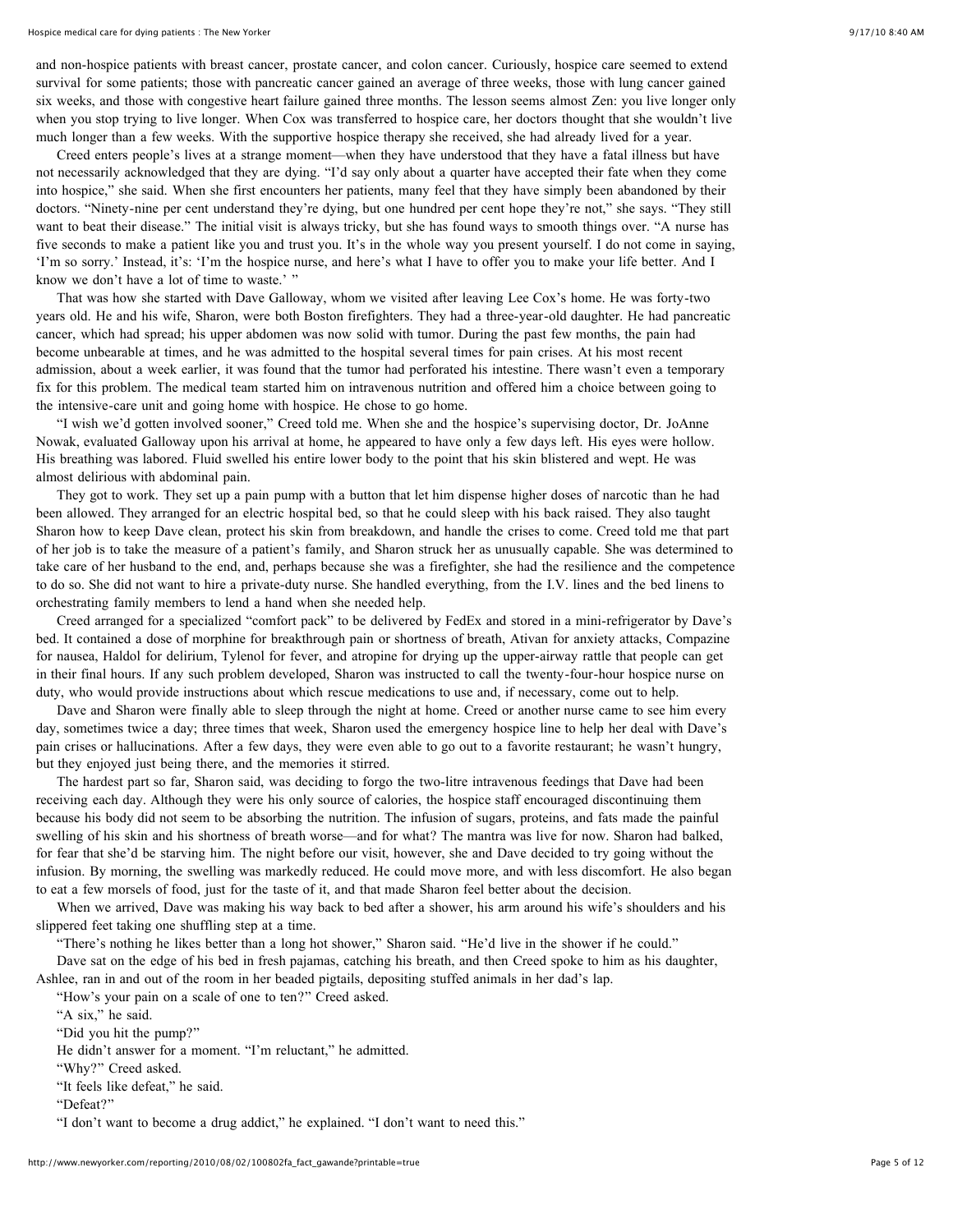Creed got down on her knees in front of him. "Dave, I don't know anyone who can manage this kind of pain without the medication," she said. "It's not defeat. You've got a beautiful wife and daughter, and you're not going to be able to enjoy them with the pain."

"You're right about that," he said, looking at Ashlee as she gave him a little horse. And he pressed the button.

Dave Galloway died one week later—at home, at peace, and surrounded by family. A week after that, Lee Cox died, too. But, as if to show just how resistant to formula human lives are, Cox had never reconciled herself to the incurability of her illnesses. So when her family found her in cardiac arrest one morning they followed her wishes and called 911 instead of the hospice service. The emergency medical technicians and firefighters and police rushed in. They pulled off her clothes and pumped her chest, put a tube in her airway and forced oxygen into her lungs, and tried to see if they could shock her heart back. But such efforts rarely succeed with terminal patients, and they did not succeed with her.

Hospice has tried to offer a new ideal for how we die. Although not everyone has embraced its rituals, those who have are helping to negotiate an *ars moriendi* for our age. But doing so represents a struggle—not only against suffering but also against the seemingly unstoppable momentum of medical treatment.

Just before Thanksgiving of 2007, Sara Monopoli, her husband, Rich, and her mother, Dawn Thomas, met with Dr.<br>Marcoux to discuss the options she had left. By this point, Sara had undergone three rounds of chemotherapy with ust before Thanksgiving of 2007, Sara Monopoli, her husband, Rich, and her mother, Dawn Thomas, met with Dr. limited, if any, effect. Perhaps Marcoux could have discussed what she most wanted as death neared and how best to achieve those wishes. But the signal he got from Sara and her family was that they wished to talk only about the next treatment options. They did not want to talk about dying.

Recently, I spoke to Sara's husband and her parents. Sara knew that her disease was incurable, they pointed out. The week after she was given the diagnosis and delivered her baby, she spelled out her wishes for Vivian's upbringing after she was gone. She had told her family on several occasions that she did not want to die in the hospital. She wanted to spend her final moments peacefully at home. But the prospect that those moments might be coming soon, that there might be no way to slow the disease, "was not something she or I wanted to discuss," her mother said.

Her father, Gary, and her twin sister, Emily, still held out hope for a cure. The doctors simply weren't looking hard enough, they felt. "I just couldn't believe there wasn't something," Gary said. For Rich, the experience of Sara's illness had been disorienting: "We had a baby. We were young. And this was so shocking and so odd. We never discussed stopping treatment."

Marcoux took the measure of the room. With almost two decades of experience treating lung cancer, he had been through many of these conversations. He has a calm, reassuring air and a native Minnesotan's tendency to avoid confrontation or overintimacy. He tries to be scientific about decisions.

"I know that the vast majority of my patients are going to die of their disease," he told me. The data show that, after failure of second-line chemotherapy, lung-cancer patients rarely get any added survival time from further treatments and often suffer significant side effects. But he, too, has his hopes.

He told them that, at some point, "supportive care" was an option for them to think about. But, he went on, there were also experimental therapies. He told them about several that were under trial. The most promising was a Pfizer drug that targeted one of the mutations found in her cancer's cells. Sara and her family instantly pinned their hopes on it. The drug was so new that it didn't even have a name, just a number—PF0231006—and this made it all the more enticing.

There were a few hovering issues, including the fact that the scientists didn't yet know the safe dose. The drug was only in a Phase I trial—that is, a trial designed to determine the toxicity of a range of doses, not whether the drug worked. Furthermore, a test of the drug against her cancer cells in a petri dish showed no effect. But Marcoux didn't think that these were decisive obstacles—just negatives. The critical problem was that the rules of the trial excluded Sara because of the pulmonary embolism she had developed that summer. To enroll, she would need to wait two months, in order to get far enough past the episode. In the meantime, he suggested trying another conventional chemotherapy, called Navelbine. Sara began the treatment the Monday after Thanksgiving.

It's worth pausing to consider what had just happened. Step by step, Sara ended up on a *fourth* round of chemotherapy, one with a minuscule likelihood of altering the course of her disease and a great likelihood of causing debilitating side effects. An opportunity to prepare for the inevitable was forgone. And it all happened because of an assuredly normal circumstance: a patient and family unready to confront the reality of her disease.

I asked Marcoux what he hopes to accomplish for terminal lung-cancer patients when they first come to see him. "I'm thinking, Can I get them a pretty good year or two out of this?" he said. "Those are *my* expectations. For me, the long tail for a patient like her is three to four years." But this is not what people want to hear. "They're thinking ten to twenty years. You hear that time and time again. And I'd be the same way if I were in their shoes."

You'd think doctors would be well equipped to navigate the shoals here, but at least two things get in the way. First, our own views may be unrealistic. A study led by the Harvard researcher Nicholas Christakis asked the doctors of almost five hundred terminally ill patients to estimate how long they thought their patient would survive, and then followed the patients. Sixty-three per cent of doctors overestimated survival time. Just seventeen per cent underestimated it. The average estimate was five hundred and thirty per cent too high. And, the better the doctors knew their patients, the more likely they were to err.

Second, we often avoid voicing even these sentiments. Studies find that although doctors usually tell patients when a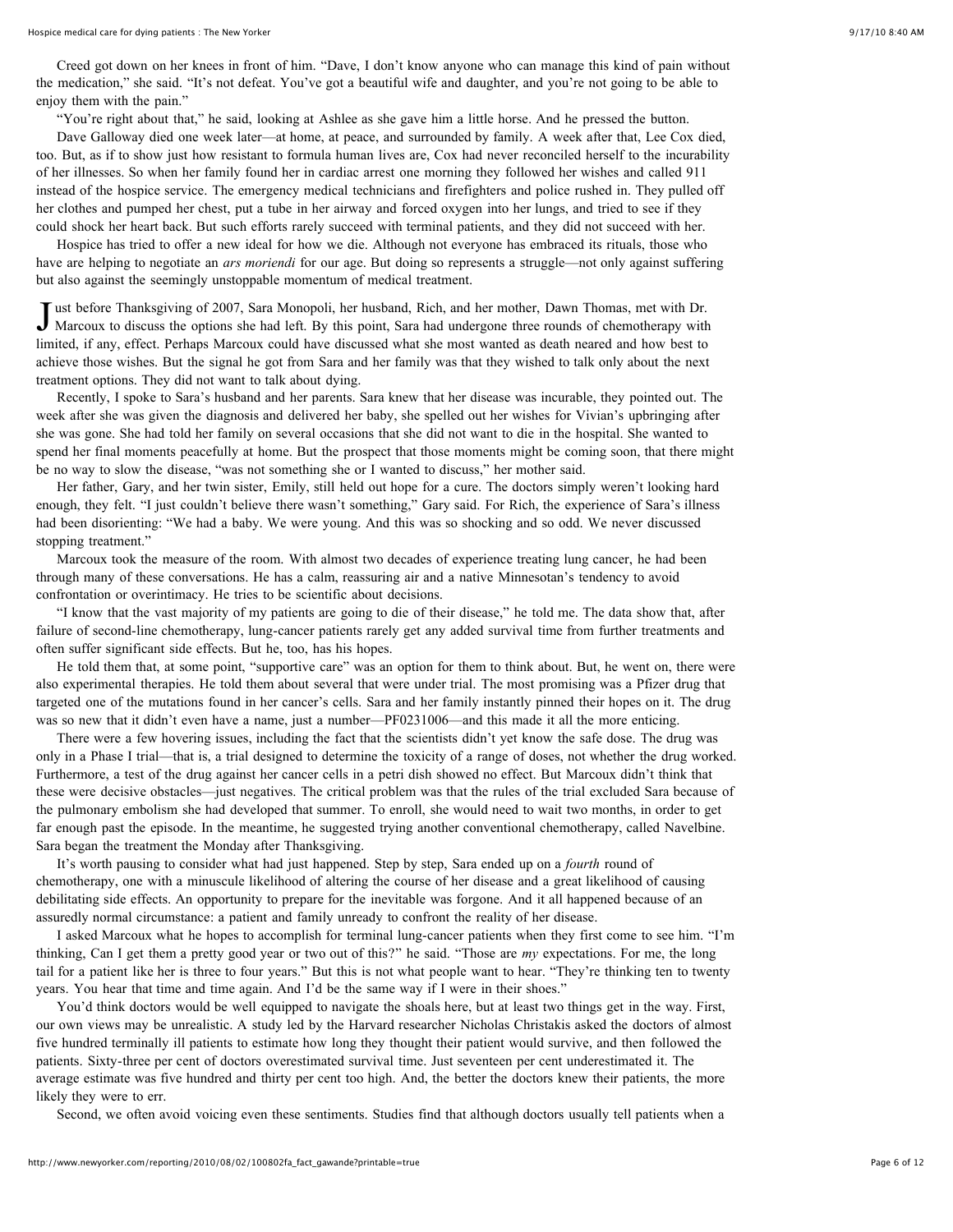cancer is not curable, most are reluctant to give a specific prognosis, even when pressed. More than forty per cent of oncologists report offering treatments that they believe are unlikely to work. In an era in which the relationship between patient and doctor is increasingly miscast in retail terms—"the customer is always right"—doctors are especially hesitant to trample on a patient's expectations. You worry far more about being overly pessimistic than you do about being overly optimistic. And talking about dying is enormously fraught. When you have a patient like Sara Monopoli, the last thing you want to do is grapple with the truth. I know, because Marcoux wasn't the only one avoiding that conversation with her. I was, too.

Earlier that summer, a PET scan had revealed that, in addition to her lung cancer, she also had thyroid cancer, which had spread to the lymph nodes of her neck, and I was called in to decide whether to operate. This second, unrelated cancer was in fact operable. But thyroid cancers take years to become lethal. Her lung cancer would almost certainly end her life long before her thyroid cancer caused any trouble. Given the extent of the surgery that would have been required, and the potential complications, the best course was to do nothing. But explaining my reasoning to Sara meant confronting the mortality of her lung cancer, something that I felt ill prepared to do.

Sitting in my clinic, Sara did not seem discouraged by the discovery of this second cancer. She seemed determined. She'd read about the good outcomes from thyroid-cancer treatment. So she was geared up, eager to discuss when to operate. And I found myself swept along by her optimism. Suppose I was wrong, I wondered, and she proved to be that miracle patient who survived metastatic lung cancer?

My solution was to avoid the subject altogether. I told Sara that the thyroid cancer was slow-growing and treatable. The priority was her lung cancer, I said. Let's not hold up the treatment for that. We could monitor the thyroid cancer and plan surgery in a few months.

I saw her every six weeks, and noted her physical decline from one visit to the next. Yet, even in a wheelchair, Sara would always arrive smiling, makeup on and bangs bobby-pinned out of her eyes. She'd find small things to laugh about, like the tubes that created strange protuberances under her dress. She was ready to try anything, and I found myself focussing on the news about experimental therapies for her lung cancer. After one of her chemotherapies seemed to shrink the thyroid cancer slightly, I even raised with her the possibility that an experimental therapy could work against both her cancers, which was sheer fantasy. Discussing a fantasy was easier—less emotional, less explosive, less prone to misunderstanding—than discussing what was happening before my eyes.

Between the lung cancer and the chemo, Sara became steadily sicker. She slept most of the time and could do little out of the house. Clinic notes from December describe shortness of breath, dry heaves, coughing up blood, severe fatigue. In addition to the drainage tubes in her chest, she required needle-drainage procedures in her abdomen every week or two to relieve the severe pressure from the litres of fluid that the cancer was producing there.

A CT scan in December showed that the lung cancer was spreading through her spine, liver, and lungs. When we met in January, she could move only slowly and uncomfortably. Her lower body had become swollen. She couldn't speak more than a sentence without pausing for breath. By the first week of February, she needed oxygen at home to breathe. Enough time had elapsed since her pulmonary embolism, however, that she could start on Pfizer's experimental drug. She just needed one more set of scans for clearance. These revealed that the cancer had spread to her brain, with at least nine metastatic growths across both hemispheres. The experimental drug was not designed to cross the blood-brain barrier. PF0231006 was not going to work.

And still Sara, her family, and her medical team remained in battle mode. Within twenty-four hours, Sara was scheduled to see a radiation oncologist for whole-brain radiation to try to reduce the metastases. On February 12th, she completed five days of radiation treatment, which left her immeasurably fatigued, barely able get out of bed. She ate almost nothing. She weighed twenty-five pounds less than she had in the fall. She confessed to Rich that, for the past two months, she had experienced double vision and was unable to feel her hands.

"Why didn't you tell anyone?" he asked her.

"I just didn't want to stop treatment," she said. "They would make me stop."

She was given two weeks to recover her strength after the radiation. Then she would be put on another experimental drug from a small biotech company. She was scheduled to start on February 25th. Her chances were rapidly dwindling. But who was to say they were zero?

In 1985, the paleontologist and writer Stephen Jay Gould published an extraordinary essay entitled "The Median Isn't the Message," after he had been given a diagnosis, three years earlier, of abdominal mesothelioma, a rare and lethal cancer usually associated with asbestos exposure. He went to a medical library when he got the diagnosis and pulled out the latest scientific articles on the disease. "The literature couldn't have been more brutally clear: mesothelioma is incurable, with a median survival of only eight months after discovery," he wrote. The news was devastating. But then he began looking at the graphs of the patient-survival curves.

Gould was a naturalist, and more inclined to notice the variation around the curve's middle point than the middle point itself. What the naturalist saw was remarkable variation. The patients were not clustered around the median survival but, instead, fanned out in both directions. Moreover, the curve was skewed to the right, with a long tail, however slender, of patients who lived many years longer than the eight-month median. This is where he found solace. He could imagine himself surviving far out in that long tail. And he did. Following surgery and experimental chemotherapy, he lived twenty more years before dying, in 2002, at the age of sixty, from a lung cancer that was unrelated to his original disease.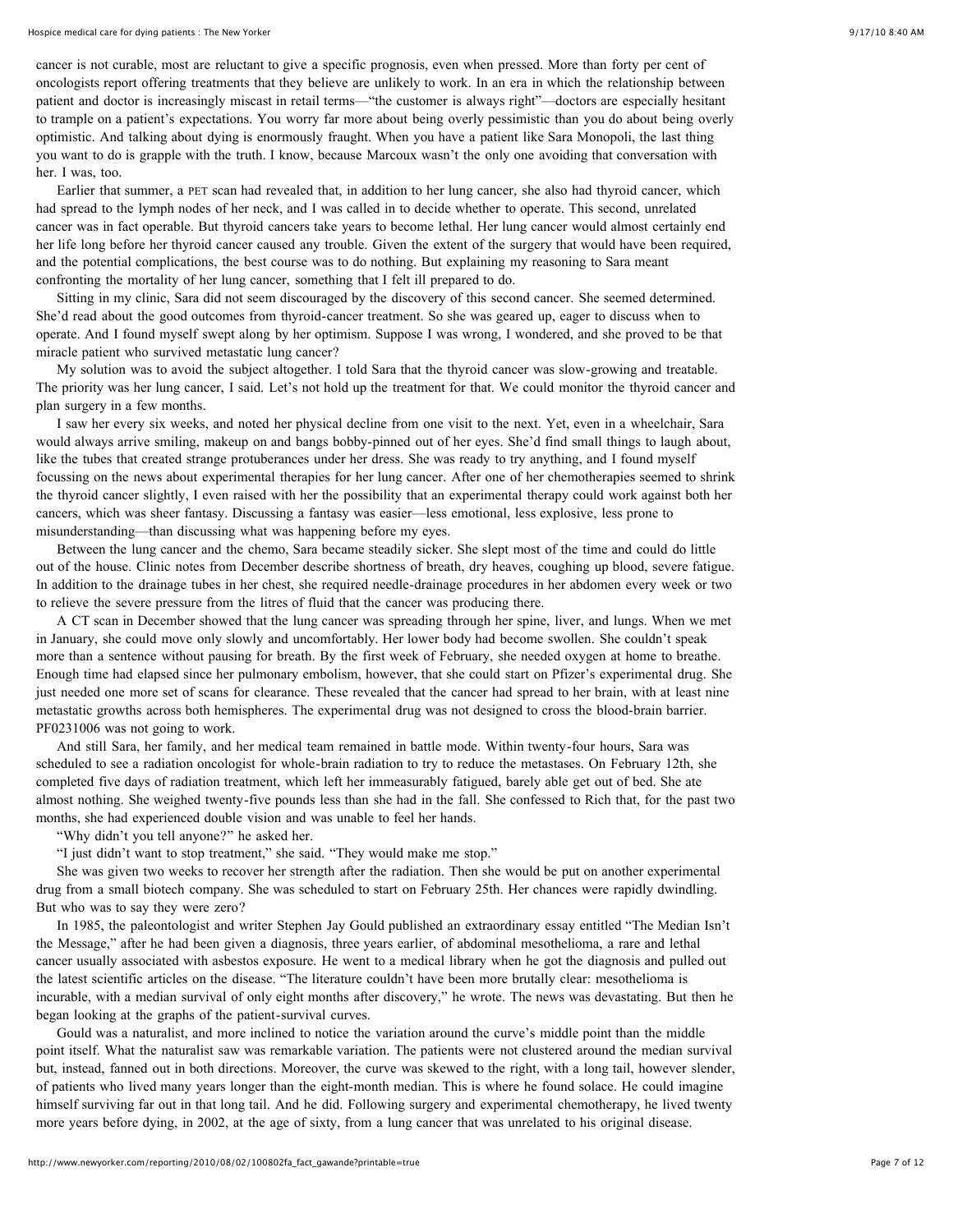"It has become, in my view, a bit too trendy to regard the acceptance of death as something tantamount to intrinsic dignity," he wrote in his 1985 essay. "Of course I agree with the preacher of Ecclesiastes that there is a time to love and a time to die—and when my skein runs out I hope to face the end calmly and in my own way. For most situations, however, I prefer the more martial view that death is the ultimate enemy—and I find nothing reproachable in those who rage mightily against the dying of the light."

I think of Gould and his essay every time I have a patient with a terminal illness. There is almost always a long tail of possibility, however thin. What's wrong with looking for it? Nothing, it seems to me, unless it means we have failed to prepare for the outcome that's vastly more probable. The trouble is that we've built our medical system and culture around the long tail. We've created a multitrillion-dollar edifice for dispensing the medical equivalent of lottery tickets and have only the rudiments of a system to prepare patients for the near-certainty that those tickets will not win. Hope is not a plan, but hope is our plan.

F or Sara, there would be no miraculous recovery, and, when the end approached, neither she nor her family was prepared. "I always wanted to respect her request to die peacefully at home," Rich later told me. "But I didn't believe we could make it happen. I didn't know how."

On the morning of Friday, February 22nd, three days before she was to start her new round of chemo, Rich awoke to find his wife sitting upright beside him, pitched forward on her arms, eyes wide, struggling for air. She was gray, breathing fast, her body heaving with each open-mouthed gasp. She looked as if she were drowning. He tried turning up the oxygen in her nasal tubing, but she got no better.

"I can't do this," she said, pausing between each word. "I'm scared."

He had no emergency kit in the refrigerator. No hospice nurse to call. And how was he to know whether this new development was fixable?

We'll go to the hospital, he told her. When he asked if they should drive, she shook her head, so he called 911, and told her mother, Dawn, who was in the next room, what was going on. A few minutes later, firemen swarmed up the stairs to her bedroom, sirens wailing outside. As they lifted Sara into the ambulance on a stretcher, Dawn came out in tears.

"We're going to get ahold of this," Rich told her. This was just another trip to the hospital, he said to himself. The doctors would figure this out.

At the hospital, Sara was diagnosed with pneumonia. That troubled the family, because they thought they'd done everything to keep infection at bay. They'd washed hands scrupulously, limited visits by people with young children, even limited Sara's time with baby Vivian if she showed the slightest sign of a runny nose. But Sara's immune system and her ability to clear her lung secretions had been steadily weakened by the rounds of radiation and chemotherapy as well as by the cancer.

In another way, the diagnosis of pneumonia was reassuring, because it was just an infection. It could be treated. The medical team started Sara on intravenous antibiotics and high-flow oxygen through a mask. The family gathered at her bedside, hoping for the antibiotics to work. This could be reversible, they told one another. But that night and the next morning her breathing only grew more labored.

"I can't think of a single funny thing to say," Emily told Sara as their parents looked on.

"Neither can I," Sara murmured. Only later did the family realize that those were the last words they would ever hear from her. After that, she began to drift in and out of consciousness. The medical team had only one option left: to put her on a ventilator. Sara was a fighter, right? And the next step for fighters was to escalate to intensive care.

This is a modern tragedy, replayed millions of times over. When there is no way of knowing exactly how long our skeins will run—and when we imagine ourselves to have much more time than we do—our every impulse is to fi skeins will run—and when we imagine ourselves to have much more time than we do—our every impulse is to fight, to die with chemo in our veins or a tube in our throats or fresh sutures in our flesh. The fact that we may be shortening or worsening the time we have left hardly seems to register. We imagine that we can wait until the doctors tell us that there is nothing more they can do. But rarely is there *nothing* more that doctors can do. They can give toxic drugs of unknown efficacy, operate to try to remove part of the tumor, put in a feeding tube if a person can't eat: there's always something. We want these choices. We don't want anyone—certainly not bureaucrats or the marketplace—to limit them. But that doesn't mean we are eager to make the choices ourselves. Instead, most often, we make no choice at all. We fall back on the default, and the default is: Do Something. Is there any way out of this?

In late 2004, executives at Aetna, the insurance company, started an experiment. They knew that only a small percentage of the terminally ill ever halted efforts at curative treatment and enrolled in hospice, and that, when they did, it was usually not until the very end. So Aetna decided to let a group of policyholders with a life expectancy of less than a year receive hospice services *without* forgoing other treatments. A patient like Sara Monopoli could continue to try chemotherapy and radiation, and go to the hospital when she wished—but also have a hospice team at home focussing on what she needed for the best possible life now and for that morning when she might wake up unable to breathe. A twoyear study of this "concurrent care" program found that enrolled patients were much more likely to use hospice: the figure leaped from twenty-six per cent to seventy per cent. That was no surprise, since they weren't forced to give up anything. The surprising result was that they did give up things. They visited the emergency room almost half as often as the control patients did. Their use of hospitals and I.C.U.s dropped by more than two-thirds. Over-all costs fell by almost a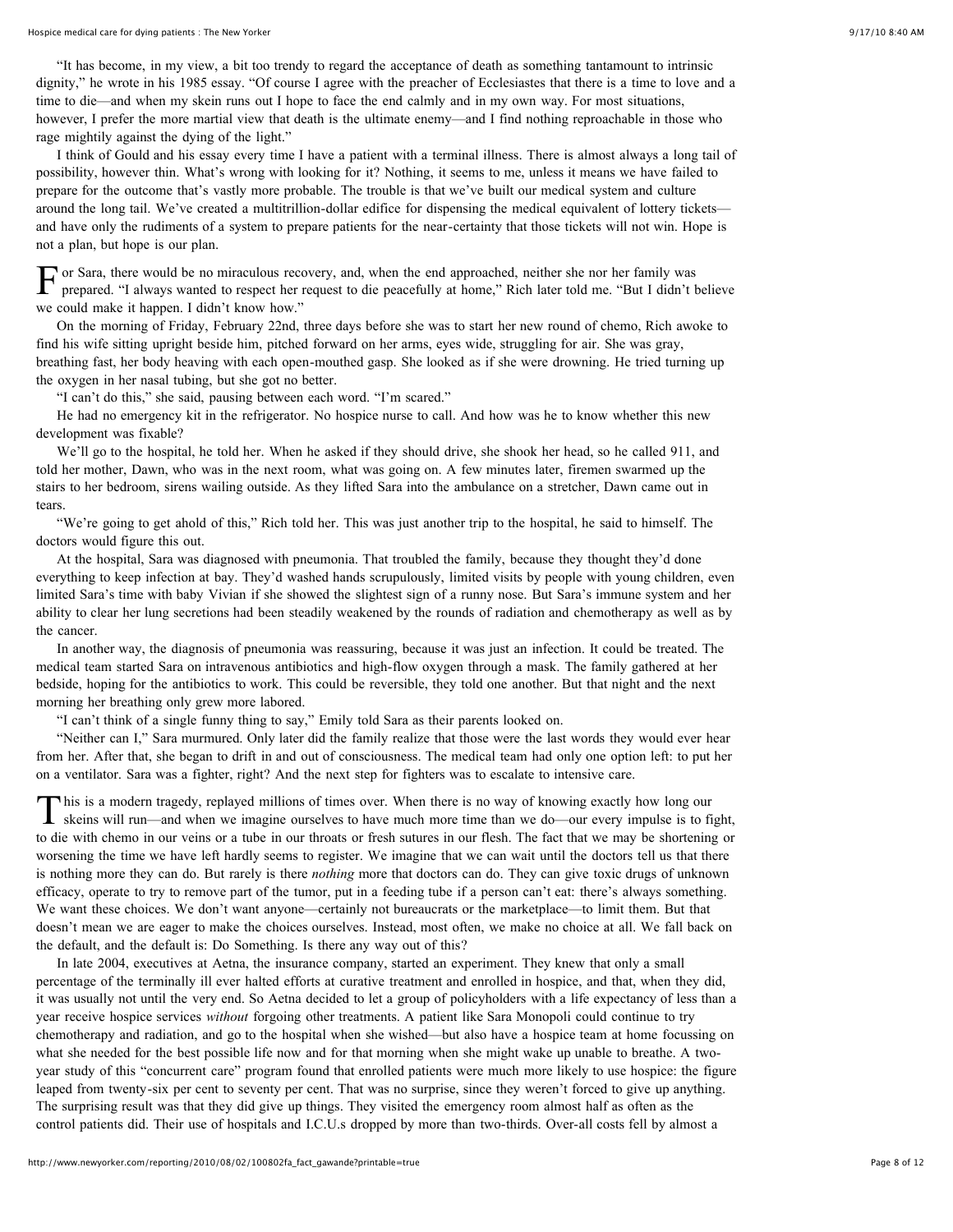## quarter.

This was stunning, and puzzling: it wasn't obvious what made the approach work. Aetna ran a more modest concurrent-care program for a broader group of terminally ill patients. For these patients, the traditional hospice rules applied—in order to qualify for home hospice, they had to give up attempts at curative treatment. But, either way, they received phone calls from palliative-care nurses who offered to check in regularly and help them find services for anything from pain control to making out a living will. For these patients, too, hospice enrollment jumped to seventy per cent, and their use of hospital services dropped sharply. Among elderly patients, use of intensive-care units fell by more than eighty-five per cent. Satisfaction scores went way up. What was going on here? The program's leaders had the impression that they had simply given patients someone experienced and knowledgeable to talk to about their daily needs. And somehow that was enough—just talking.

The explanation strains credibility, but evidence for it has grown in recent years. Two-thirds of the terminal-cancer patients in the Coping with Cancer study reported having had no discussion with their doctors about their goals for endof-life care, despite being, on average, just four months from death. But the third who did were far less likely to undergo cardiopulmonary resuscitation or be put on a ventilator or end up in an intensive-care unit. Two-thirds enrolled in hospice. These patients suffered less, were physically more capable, and were better able, for a longer period, to interact with others. Moreover, six months after the patients died their family members were much less likely to experience persistent major depression. In other words, people who had substantive discussions with their doctor about their end-of-life preferences were far more likely to die at peace and in control of their situation, and to spare their family anguish.

Can mere discussions really do so much? Consider the case of La Crosse, Wisconsin. Its elderly residents have unusually low end-of-life hospital costs. During their last six months, according to Medicare data, they spend half as many days in the hospital as the national average, and there's no sign that doctors or patients are halting care prematurely. Despite average rates of obesity and smoking, their life expectancy outpaces the national mean by a year.

I spoke to Dr. Gregory Thompson, a critical-care specialist at Gundersen Lutheran Hospital, while he was on I.C.U. duty one recent evening, and he ran through his list of patients with me. In most respects, the patients were like those found in any I.C.U.—terribly sick and living through the most perilous days of their lives. There was a young woman with multiple organ failure from a devastating case of pneumonia, a man in his mid-sixties with a ruptured colon that had caused a rampaging infection and a heart attack. Yet these patients were completely different from those in other I.C.U.s I'd seen: none had a terminal disease; none battled the final stages of metastatic cancer or untreatable heart failure or dementia.

To understand La Crosse, Thompson said, you had to go back to 1991, when local medical leaders headed a systematic campaign to get physicians and patients to discuss end-of-life wishes. Within a few years, it became routine for all patients admitted to a hospital, nursing home, or assisted-living facility to complete a multiple-choice form that boiled down to four crucial questions. At this moment in your life, the form asked:

2. Do you want aggressive treatments such as intubation and mechanical ventilation?

3. Do you want antibiotics?

4. Do you want tube or intravenous feeding if you can't eat on your own?

By 1996, eighty-five per cent of La Crosse residents who died had written advanced directives, up from fifteen per cent, and doctors almost always knew of and followed the instructions. Having this system in place, Thompson said, has made his job vastly easier. But it's not because the specifics are spelled out for him every time a sick patient arrives in his unit.

"These things are not laid out in stone," he told me. Whatever the yes/no answers people may put on a piece of paper, one will find nuances and complexities in what they mean. "But, instead of having the discussion when they get to the I.C.U., we find many times it has already taken place."

Answers to the list of questions change as patients go from entering the hospital for the delivery of a child to entering for complications of Alzheimer's disease. But, in La Crosse, the system means that people are far more likely to have talked about what they want and what they don't want before they and their relatives find themselves in the throes of crisis and fear. When wishes aren't clear, Thompson said, "families have also become much more receptive to having the discussion." The discussion, not the list, was what mattered most. Discussion had brought La Crosse's end-of-life costs down to just over half the national average. It was that simple—and that complicated.

O ne Saturday morning last winter, I met with a woman I had operated on the night before. She had been undergoing a procedure for the removal of an ovarian cyst when the gynecologist who was operating on her discovered that she had metastatic colon cancer. I was summoned, as a general surgeon, to see what could be done. I removed a section of her colon that had a large cancerous mass, but the cancer had already spread widely. I had not been able to get it all. Now I introduced myself. She said a resident had told her that a tumor was found and part of her colon had been excised.

Yes, I said. I'd been able to take out "the main area of involvement." I explained how much bowel was removed, what the recovery would be like—everything except how much cancer there was. But then I remembered how timid I'd

<sup>1.</sup> Do you want to be resuscitated if your heart stops?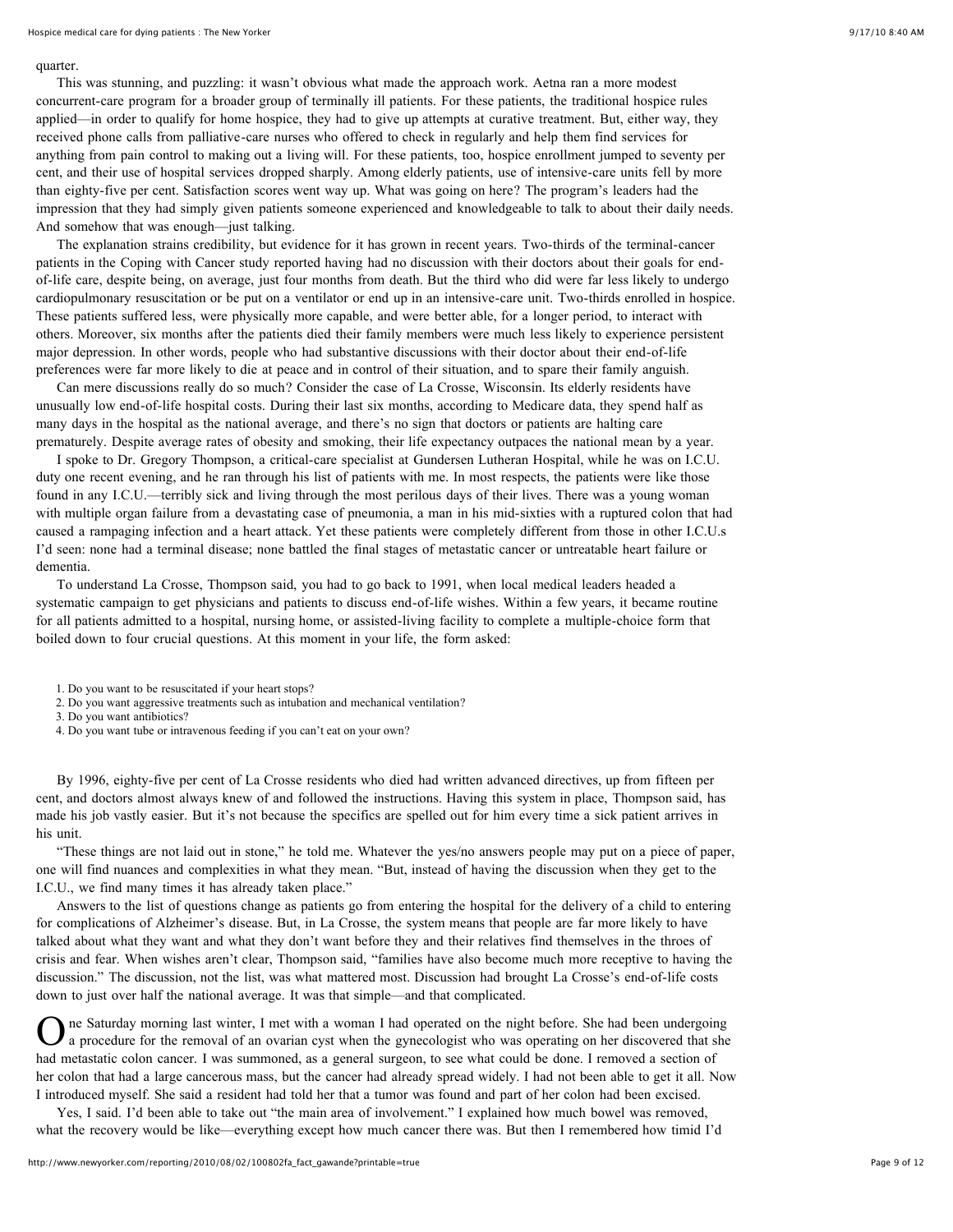been with Sara Monopoli, and all those studies about how much doctors beat around the bush. So when she asked me to tell her more about the cancer, I explained that it had spread not only to her ovaries but also to her lymph nodes. I said that it had not been possible to remove all the disease. But I found myself almost immediately minimizing what I'd said. "We'll bring in an oncologist," I hastened to add. "Chemotherapy can be very effective in these situations."

She absorbed the news in silence, looking down at the blankets drawn over her mutinous body. Then she looked up at me. "Am I going to die?"

I flinched. "No, no," I said. "Of course not."

A few days later, I tried again. "We don't have a cure," I explained. "But treatment can hold the disease down for a long time." The goal, I said, was to "prolong your life" as much as possible.

I've seen her regularly in the months since, as she embarked on chemotherapy. She has done well. So far, the cancer is in check. Once, I asked her and her husband about our initial conversations. They don't remember them very fondly. "That one phrase that you used—'prolong your life'—it just . . ." She didn't want to sound critical.

"It was kind of blunt," her husband said.

"It sounded harsh," she echoed. She felt as if I'd dropped her off a cliff.

I spoke to Dr. Susan Block, a palliative-care specialist at my hospital who has had thousands of these difficult conversations and is a nationally recognized pioneer in training doctors and others in managing end-of-life issues with patients and their families. "You have to understand," Block told me. "A family meeting is a procedure, and it requires no less skill than performing an operation."

One basic mistake is conceptual. For doctors, the primary purpose of a discussion about terminal illness is to determine what people want—whether they want chemo or not, whether they want to be resuscitated or not, whether they want hospice or not. They focus on laying out the facts and the options. But that's a mistake, Block said.

"A large part of the task is helping people negotiate the overwhelming anxiety—anxiety about death, anxiety about suffering, anxiety about loved ones, anxiety about finances," she explained. "There are many worries and real terrors." No one conversation can address them all. Arriving at an acceptance of one's mortality and a clear understanding of the limits and the possibilities of medicine is a process, not an epiphany.

There is no single way to take people with terminal illness through the process, but, according to Block, there are some rules. You sit down. You make time. You're not determining whether they want treatment X versus Y. You're trying to learn what's most important to them under the circumstances—so that you can provide information and advice on the approach that gives them the best chance of achieving it. This requires as much listening as talking. If you are talking more than half of the time, Block says, you're talking too much.

The words you use matter. According to experts, you shouldn't say, "I'm sorry things turned out this way," for example. It can sound like pity. You should say, "I wish things were different." You don't ask, "What do you want when you are dying?" You ask, "If time becomes short, what is most important to you?"

Block has a list of items that she aims to cover with terminal patients in the time before decisions have to be made: what they understand their prognosis to be; what their concerns are about what lies ahead; whom they want to make decisions when they can't; how they want to spend their time as options become limited; what kinds of trade-offs they are willing to make.

Ten years ago, her seventy-four-year-old father, Jack Block, a professor emeritus of psychology at the University of California at Berkeley, was admitted to a San Francisco hospital with symptoms from what proved to be a mass growing in the spinal cord of his neck. She flew out to see him. The neurosurgeon said that the procedure to remove the mass carried a twenty-per-cent chance of leaving him quadriplegic, paralyzed from the neck down. But without it he had a hundred-per-cent chance of becoming quadriplegic.

The evening before surgery, father and daughter chatted about friends and family, trying to keep their minds off what was to come, and then she left for the night. Halfway across the Bay Bridge, she recalled, "I realized, 'Oh, my God, I don't know what he really wants.' " He'd made her his health-care proxy, but they had talked about such situations only superficially. So she turned the car around.

Going back in "was really uncomfortable," she said. It made no difference that she was an expert in end-of-life discussions. "I just felt awful having the conversation with my dad." But she went through her list. She told him, " 'I need to understand how much you're willing to go through to have a shot at being alive and what level of being alive is tolerable to you.' We had this quite agonizing conversation where he said—and this totally shocked me—'Well, if I'm able to eat chocolate ice cream and watch football on TV, then I'm willing to stay alive. I'm willing to go through a lot of pain if I have a shot at that.'

"I would never have expected him to say that," Block went on. "I mean, he's a professor emeritus. He's never watched a football game in my conscious memory. The whole picture—it wasn't the guy I thought I knew." But the conversation proved critical, because after surgery he developed bleeding in the spinal cord. The surgeons told her that, in order to save his life, they would need to go back in. But he had already become nearly quadriplegic and would remain severely disabled for many months and possibly forever. What did she want to do?

"I had three minutes to make this decision, and, I realized, he had already made the decision." She asked the surgeons whether, if her father survived, he would still be able to eat chocolate ice cream and watch football on TV. Yes, they said. She gave the O.K. to take him back to the operating room.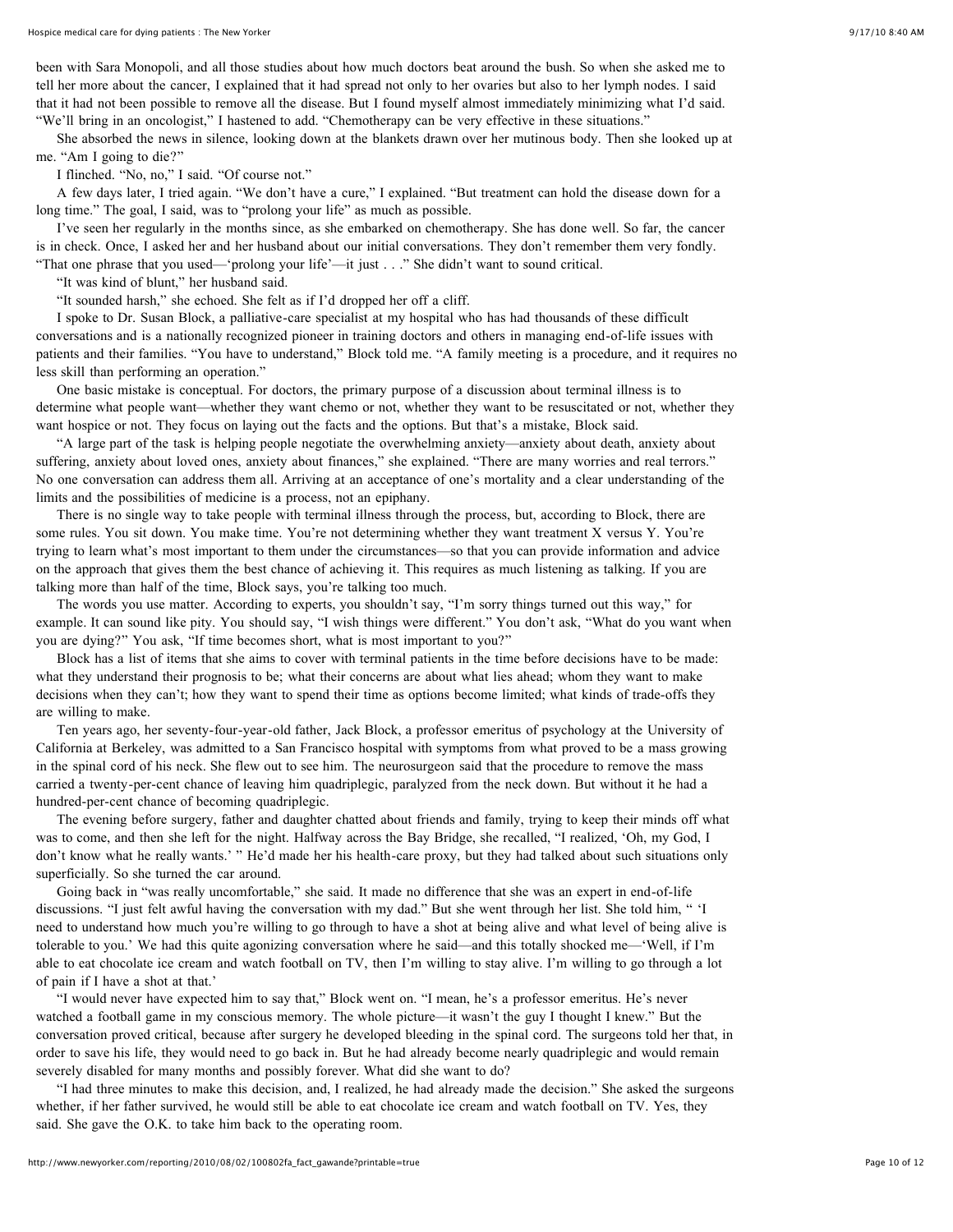"If I had not had that conversation with him," she told me, "my instinct would have been to let him go at that moment, because it just seemed so awful. And I would have beaten myself up. Did I let him go too soon?" Or she might have gone ahead and sent him to surgery, only to find—as occurred—that he survived only to go through what proved to be a year of "very horrible rehab" and disability. "I would have felt so guilty that I condemned him to that," she said. "But there was no decision for me to make." He had decided.

During the next two years, he regained the ability to walk short distances. He required caregivers to bathe and dress him. He had difficulty swallowing and eating. But his mind was intact and he had partial use of his hands—enough to write two books and more than a dozen scientific articles. He lived for ten years after the operation. This past year, however, his difficulties with swallowing advanced to the point where he could not eat without aspirating food particles, and he cycled between hospital and rehabilitation facilities with the pneumonias that resulted. He didn't want a feeding tube. And it became evident that the battle for the dwindling chance of a miraculous recovery was going to leave him unable ever to go home again. So, this past January, he decided to stop the battle and go home.

"We started him on hospice care," Block said. "We treated his choking and kept him comfortable. Eventually, he stopped eating and drinking. He died about five days later."

S usan Block and her father had the conversation that we all need to have when the chemotherapy stops working, when we we start needing oxygen at home, when we face high-risk surgery, when the liver failure keeps progressi  $\sum$  we start needing oxygen at home, when we face high-risk surgery, when the liver failure keeps progressing, when we become unable to dress ourselves. I've heard Swedish doctors call it a "breakpoint discussion," a systematic series of conversations to sort out when they need to switch from fighting for time to fighting for the other things that people value —being with family or travelling or enjoying chocolate ice cream. Few people have this discussion, and there is good reason for anyone to dread these conversations. They can unleash difficult emotions. People can become angry or overwhelmed. Handled poorly, the conversations can cost a person's trust. Handled well, they can take real time.

I spoke to an oncologist who told me about a twenty-nine-year-old patient she had recently cared for who had an inoperable brain tumor that continued to grow through second-line chemotherapy. The patient elected not to attempt any further chemotherapy, but getting to that decision required hours of discussion—for this was not the decision he had expected to make. First, the oncologist said, she had a discussion with him alone. They reviewed the story of how far he'd come, the options that remained. She was frank. She told him that in her entire career she had never seen third-line chemotherapy produce a significant response in his type of brain tumor. She had looked for experimental therapies, and none were truly promising. And, although she was willing to proceed with chemotherapy, she told him how much strength and time the treatment would take away from him and his family.

He did not shut down or rebel. His questions went on for an hour. He asked about this therapy and that therapy. And then, gradually, he began to ask about what would happen as the tumor got bigger, the symptoms he'd have, the ways they could try to control them, how the end might come.

The oncologist next met with the young man together with his family. That discussion didn't go so well. He had a wife and small children, and at first his wife wasn't ready to contemplate stopping chemo. But when the oncologist asked the patient to explain in his own words what they'd discussed, she understood. It was the same with his mother, who was a nurse. Meanwhile, his father sat quietly and said nothing the entire time.

A few days later, the patient returned to talk to the oncologist. "There should be something. There *must* be something," he said. His father had shown him reports of cures on the Internet. He confided how badly his father was taking the news. No patient wants to cause his family pain. According to Block, about two-thirds of patients are willing to undergo therapies they don't want if that is what their loved ones want.

The oncologist went to the father's home to meet with him. He had a sheaf of possible trials and treatments printed from the Internet. She went through them all. She was willing to change her opinion, she told him. But either the treatments were for brain tumors that were very different from his son's or else he didn't qualify. None were going to be miraculous. She told the father that he needed to understand: time with his son was limited, and the young man was going to need his father's help getting through it.

The oncologist noted wryly how much easier it would have been for her just to prescribe the chemotherapy. "But that meeting with the father was the turning point," she said. The patient and the family opted for hospice. They had more than a month together before he died. Later, the father thanked the doctor. That last month, he said, the family simply focussed on being together, and it proved to be the most meaningful time they'd ever spent.

Given how prolonged some of these conversations have to be, many people argue that the key problem has been the financial incentives: we pay doctors to give chemotherapy and to do surgery, but not to take the time required to sort out when doing so is unwise. This certainly is a factor. (The new health-reform act was to have added Medicare coverage for these conversations, until it was deemed funding for "death panels" and stripped out of the legislation.) But the issue isn't merely a matter of financing. It arises from a still unresolved argument about what the function of medicine really is what, in other words, we should and should not be paying for doctors to do.

The simple view is that medicine exists to fight death and disease, and that is, of course, its most basic task. Death is the enemy. But the enemy has superior forces. Eventually, it wins. And, in a war that you cannot win, you don't want a general who fights to the point of total annihilation. You don't want Custer. You want Robert E. Lee, someone who knew how to fight for territory when he could and how to surrender when he couldn't, someone who understood that the